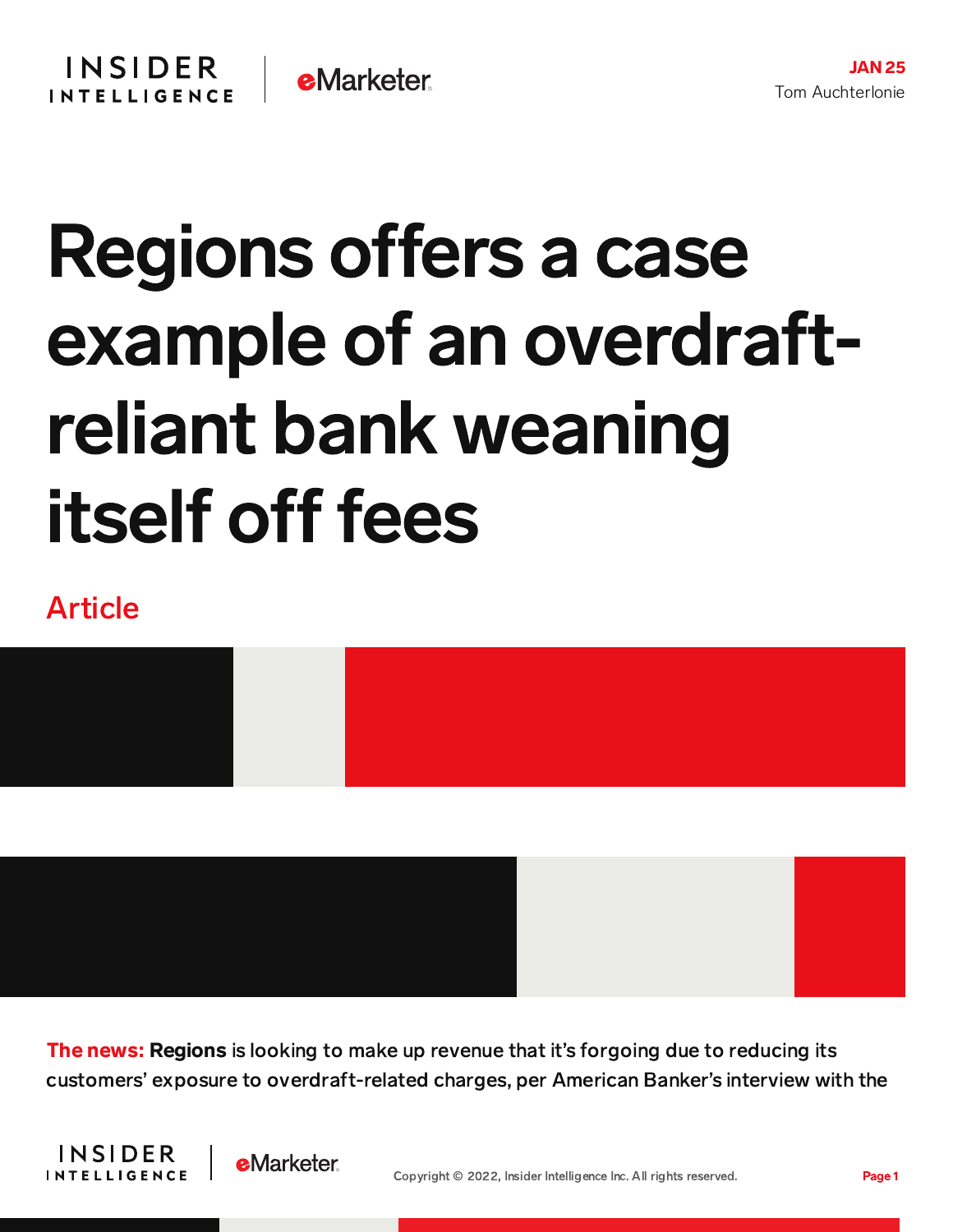regional US bank's chief financial officer, David Turner.

What changes did it make? In September 2021, Regions <u>[launched](https://content-na2.emarketer.com/regions-bank-s-overdraft-free-account-balances-profitability-with-customer-demand)</u> a new checking account, called Regions Now Checking, which doesn't have overdraft and NSF fees. The newer account can be linked to other Regions accounts, and carries a \$5 per month charge.

This month, Regions also [announced](https://doingmoretoday.com/regions-bank-announces-new-steps-to-reduce-overdraft-charges-eliminate-non-sufficient-funds-fees/) that it will lower its customers' exposure to overdraft fees. Measures that it will phase in his year include:

- Dropping transfer fees, which affect people who move funds from linked accounts to cover their overdrafts, by the end of Q1 2022.
- Axing non-sufficient funds (NSF) charges, which will be effective by the end of Q2 2022.
- Capping the number of Paid Overdraft Item fees that customers can incur to three per day, which is also slated to be effective by the end of Q2 2022.
- " Offering small-dollar credit lines of up to \$500 for people who meet their short-term financial needs, by the end of Q3 2022.
- Rolling out early direct deposit access of up to two days, also by the end of Q3 2022.

Impact on Regions**'** revenue, by the numbers:

- According to a transcript of the bank's Q4 2021 earnings call, Turner [stated](https://ir.regions.com/~/media/Files/R/Regions-IR/documents/4Q21%20Transcript-%20For%20Website.pdf) that the overdraft-related changes are expected to cause a 20% to 30% drop in service-charges revenue compared to 2019, with an estimated \$50 million to \$70 million decline this year.
- Since 2011, the CFO also said, Regions has experienced about a 50% annual contribution drop from overdraft and NSF revenue.

What revenue will replace the lost fees? In the American Banker interview, Turner outlined how Regions is diversifying its revenue mix through income generated from the bank's three acquisitions, which [wrapped](https://doingmoretoday.com/record-performance-accelerating-growth-regions-reports-2021-earnings-of-2-4-billion-earnings-per-diluted-share-of-2-49/) up in Q4 2021.

- It closed its deal with EnerBank, a point-of-sale lender focused on home-improvement projects.
- If it now owns Clearsight Advisors, which provides mergers and acquisitions (M&A) advice to technology companies.
- It added Sabal Capital Partners, an origination and servicing company for lending in commercial real estate.